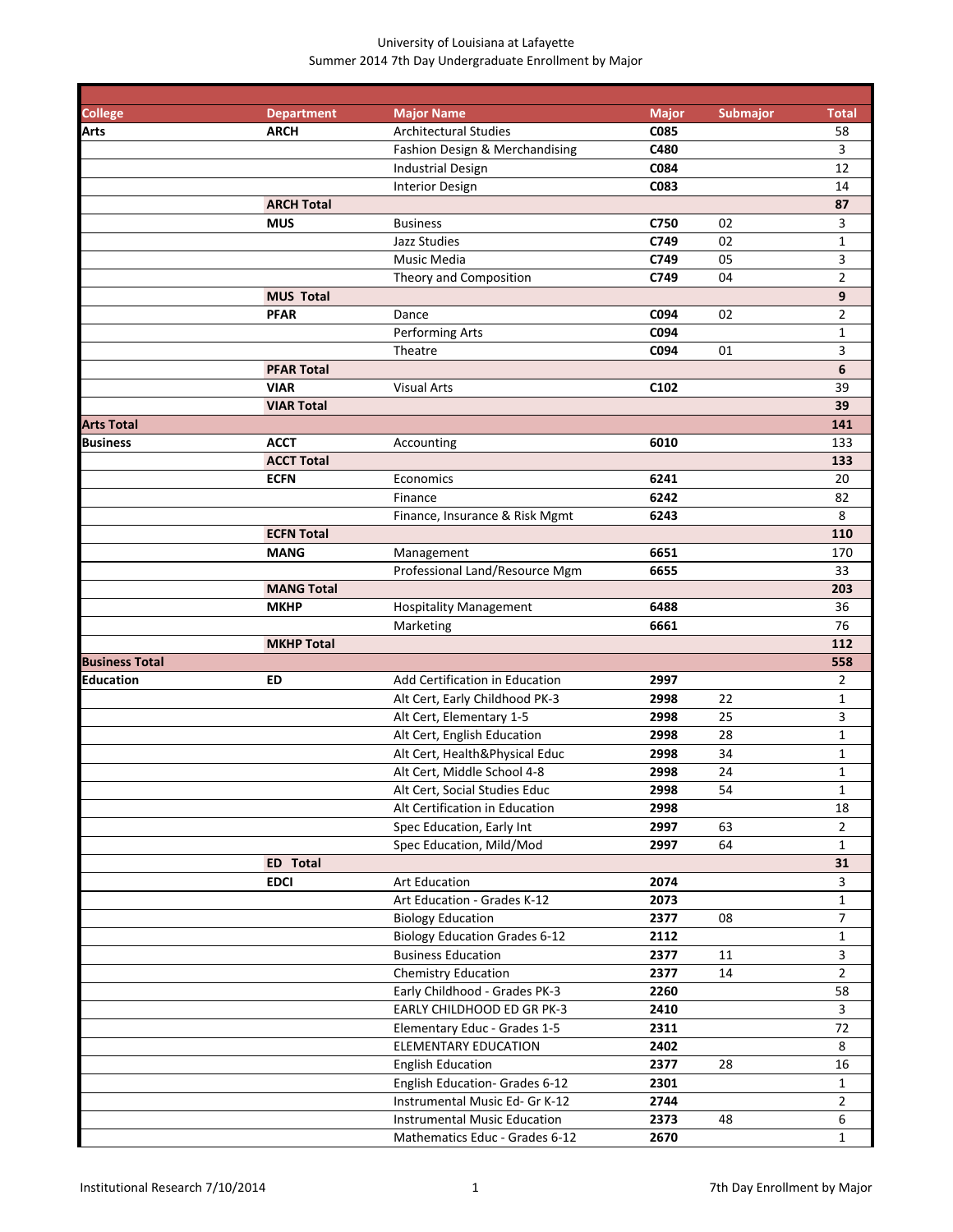|                              |                   | <b>Mathematics Education</b>         | 2377 | 46 | 8              |
|------------------------------|-------------------|--------------------------------------|------|----|----------------|
|                              |                   | Middle School - Grades 4-8           | 2265 |    | 16             |
|                              |                   | MIDDLE SCHOOL EDUCATION GR 4-8       | 2403 |    | $\overline{2}$ |
|                              |                   | <b>Physics Education</b>             | 2377 | 52 | $\mathbf{1}$   |
|                              |                   | Secondary Education                  | 2377 |    | $\mathbf{1}$   |
|                              |                   | SECONDARY EDUCATION GR 6-12          | 2405 |    | 3              |
|                              |                   | Social Studies Educ - Gr 6-12        | 2920 |    | $\overline{4}$ |
|                              |                   | Social Studies Education             | 2377 | 54 | 13             |
|                              |                   | SPANISH EDUCATION GRADES K-12        | 2430 |    | $\mathbf{1}$   |
|                              |                   | Special Education MM - Gr 1-12       | 2376 |    | 1              |
|                              |                   | <b>Vocal Music Education</b>         | 2373 | 50 | $\mathbf{1}$   |
|                              | <b>EDCI Total</b> |                                      |      |    | 235            |
|                              | <b>KNES</b>       | <b>Athletic Training</b>             | 2473 |    | 31             |
|                              |                   | <b>Exercise Science</b>              | 2474 | 05 | 187            |
|                              |                   | <b>Health Promotion and Wellness</b> | 2474 | 30 | 39             |
|                              |                   | Kinesiology - Grades K-12            | 2474 |    | 21             |
|                              |                   | ORGANIZATIONAL LEADERSHIP            | 2475 |    | 4              |
|                              |                   | Sports Management                    | 2474 | 20 | 53             |
|                              | <b>KNES Total</b> |                                      |      |    | 335            |
| <b>Education Total</b>       |                   |                                      |      |    | 601            |
| <b>Engineering</b>           | <b>CHEE</b>       | <b>Chemical Engineering</b>          | 4170 |    | 75             |
|                              | <b>CHEE Total</b> |                                      |      |    | 75             |
|                              | <b>CIVE</b>       | Civil Engineering                    | 4180 |    | 54             |
|                              | <b>CIVE Total</b> |                                      |      |    | 54             |
|                              | <b>EECE</b>       | Elec Engr, Computer Engr             | 4281 |    | $\overline{2}$ |
|                              |                   | <b>Electrical Engineering</b>        | 4280 |    | 68             |
|                              | <b>EECE Total</b> |                                      |      |    | 70             |
|                              | <b>ITEC</b>       | Industrial Technology                | 4552 |    | 144            |
|                              | <b>ITEC Total</b> |                                      |      |    | 144            |
|                              | <b>MCHE</b>       | <b>Mechanical Engineering</b>        | 4680 |    | 187            |
|                              | <b>MCHE Total</b> |                                      |      |    | 187            |
|                              | <b>PETE</b>       | Petroleum Engineering                | 4790 |    | 202            |
|                              | <b>PETE Total</b> |                                      |      |    | 202            |
| <b>Engineering Total</b>     |                   |                                      |      |    | 732            |
| <b>General Studies</b>       | GS                | Gen Studies, Applied Sciences        | G005 |    | 80             |
|                              |                   | Gen Studies, Arts and Human          | G001 |    | 81             |
|                              |                   | Gen Studies, Behavioral Sci          | G003 |    | 104            |
|                              |                   | Gen Studies, Natural Sciences        | G002 |    | 8              |
|                              |                   | General Studies, Interim             | G000 |    | 11             |
|                              | <b>GS</b> Total   |                                      |      |    | 284            |
| <b>General Studies Total</b> |                   |                                      |      |    | 284            |
| Liberal Arts                 | <b>CJUS</b>       | Criminal Justice                     | H929 |    | 92             |
|                              | <b>CJUS Total</b> |                                      |      |    | 92             |
|                              | <b>CMCN</b>       | Mass Comm-Advertising                | H962 | 01 | 18             |
|                              |                   | <b>Mass Comm-Broadcasting</b>        | H962 | 02 | 27             |
|                              |                   | Mass Comm-Journalism                 | H962 | 03 | 10             |
|                              |                   | <b>Mass Communication</b>            | H962 |    | $\overline{2}$ |
|                              |                   | Organizational Communication         | H961 |    | 20             |
|                              |                   | <b>Public Relations</b>              | H965 |    | 86             |
|                              | <b>CMCN Total</b> |                                      |      |    | 163            |
|                              | <b>CODI</b>       | Speech Pathology and Audiology       | H963 |    | 57             |
|                              | <b>CODI Total</b> |                                      |      |    | 57             |
|                              | <b>ENGL</b>       | <b>Creative Writing</b>              | H301 | 01 | 4              |
|                              |                   | English                              | H301 |    | 38             |
|                              |                   | Linguistics                          | H301 | 03 | $\mathbf{1}$   |
|                              |                   | Literature                           | H301 | 04 | $\overline{2}$ |
|                              |                   |                                      |      |    |                |
|                              |                   | <b>Professional Writing</b>          | H301 | 05 | $\overline{2}$ |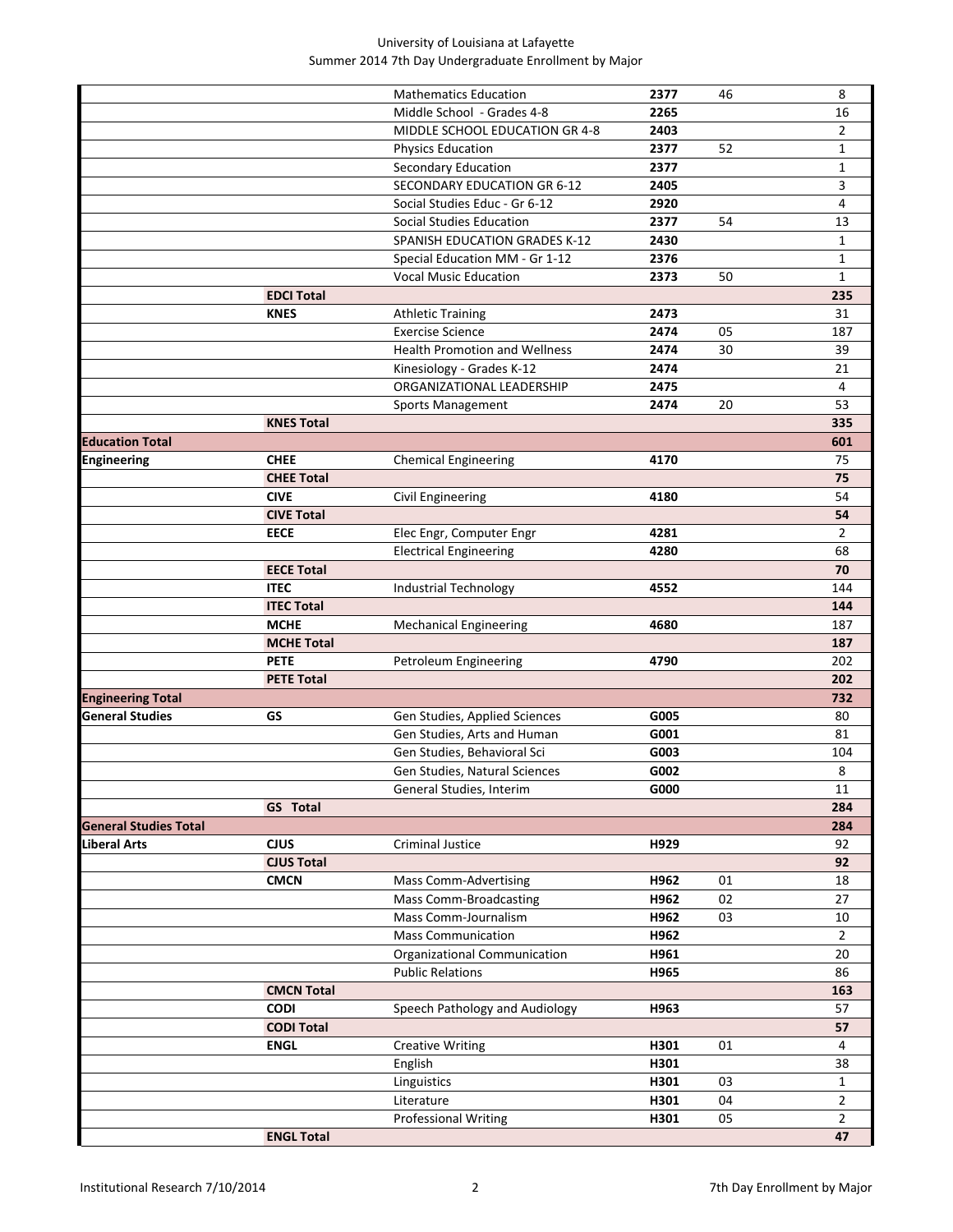|                           | <b>FORL</b>       | Francophone Studies                   | H345        | 02      | $\mathbf{1}$   |
|---------------------------|-------------------|---------------------------------------|-------------|---------|----------------|
|                           |                   | French                                | H345        | 01      | 1              |
|                           |                   | <b>French Education</b>               | H345        | 11      | 2              |
|                           |                   | Modern Languages                      | H345        |         | 1              |
|                           |                   | Spanish                               | H345        | 03      | 5              |
|                           |                   | Spanish Education                     | H345        | 13      | $\overline{2}$ |
|                           | <b>FORL Total</b> |                                       |             |         | 12             |
|                           | <b>HIGE</b>       | History                               | H501        |         | 26             |
|                           | <b>HIGE Total</b> |                                       |             |         | 26             |
|                           | LA                | Moving Image Arts                     | H541        |         | 17             |
|                           |                   | <b>Undeclared Liberal Arts</b>        | H009        |         | 9              |
|                           | LA Total          |                                       |             |         | 26             |
|                           | <b>POLS</b>       | <b>International Relations</b>        | H921        | 02      | 10             |
|                           |                   | <b>Political Science</b>              | H921        |         | 16             |
|                           |                   | Pre-Law                               | H921        | 01      | 34             |
|                           | <b>POLS Total</b> |                                       |             |         | 60             |
|                           | <b>PSYC</b>       | Psychology                            | H870        | (blank) | $\mathbf{1}$   |
|                           |                   | Psychology                            | H870        |         | 147            |
|                           | <b>PSYC Total</b> |                                       |             |         | 148            |
|                           | <b>SOCI</b>       | Anthropology                          | H924        |         | 8              |
|                           |                   | Child and Family Studies              | H481        |         | 67             |
|                           |                   | Sociology                             | H925        |         | 37             |
|                           | <b>SOCI Total</b> |                                       |             |         | 112            |
| <b>Liberal Arts Total</b> |                   |                                       |             |         | 743            |
| <b>Nursing</b>            | <b>ALHP</b>       | <b>Dietetics</b>                      | 5486        |         | 40             |
|                           |                   | <b>Health Services Administration</b> | 5487        |         | 22             |
|                           |                   | Pre-Dental Hygiene                    | 5773        |         | 15             |
|                           | <b>ALHP Total</b> |                                       |             |         | 77             |
|                           | <b>BSN</b>        | Nursing                               | 5770        |         | 198            |
|                           |                   | Online Nursing RN to BSN              | 5770        | 03      | 496            |
|                           | <b>BSN Total</b>  |                                       |             |         | 694            |
|                           | <b>HIM</b>        | Health Information Management         | 5728        |         | 31             |
|                           | <b>HIM Total</b>  |                                       |             |         | 31             |
| <b>Nursing Total</b>      |                   |                                       |             |         | 802            |
| <b>Sciences</b>           | <b>BIOL</b>       | Bio Resources / Diversity             | <b>S117</b> | 10      | 8              |
|                           |                   | Biology                               | <b>S117</b> |         | 177            |
|                           |                   | Micro Biology                         | <b>S117</b> | 20      | 3              |
|                           |                   | Pre Vet Two Year Transfer             | <b>S064</b> |         | 5              |
|                           |                   | Pre-Med Tech, Transfer Program        | <b>S727</b> |         | $\overline{2}$ |
|                           |                   | Resource Biology/Biodiversity         | <b>S118</b> |         | 3              |
|                           | <b>BIOL Total</b> |                                       |             |         | 198            |
|                           | <b>CHEM</b>       | Chemistry                             | <b>S161</b> |         | 16             |
|                           |                   | Pre-Pharmacy Two Year Transfer        | <b>S162</b> |         | 29             |
|                           | <b>CHEM Total</b> |                                       |             |         | 45             |
|                           | <b>CMIX</b>       | <b>Business Informatics</b>           | <b>S300</b> | 01      | 21             |
|                           |                   | Digital Media Technology              | <b>S300</b> | 03      | 5              |
|                           |                   | <b>Health Informatics</b>             | <b>S300</b> | 02      | 4              |
|                           |                   | <b>Systems Administration</b>         | <b>S300</b> | 04      | 11             |
|                           |                   | Web Design                            | <b>S300</b> | 05      | $\overline{2}$ |
|                           | <b>CMIX Total</b> |                                       |             |         | 43             |
|                           | <b>CMPS</b>       | Computer Science                      | S191        |         | 50             |
|                           |                   | CSci, Cognitive Science               | S191        | 01      | $\mathbf{1}$   |
|                           |                   |                                       |             |         |                |
|                           |                   | CSci, Computer Engineering            | <b>S191</b> | 02      | $\overline{2}$ |
|                           |                   | CSci, Information Technology          | <b>S191</b> | 03      | $\mathbf{1}$   |
|                           |                   | CSci, Pre-Major                       | <b>S191</b> | 99      | 12             |
|                           |                   | CSci, Scientific Computing            | <b>S191</b> | 04      | 3              |
|                           |                   | CSci, Video Game Design & Dev         | <b>S191</b> | 05      | $\overline{7}$ |
|                           | <b>CMPS Total</b> |                                       |             |         | 76             |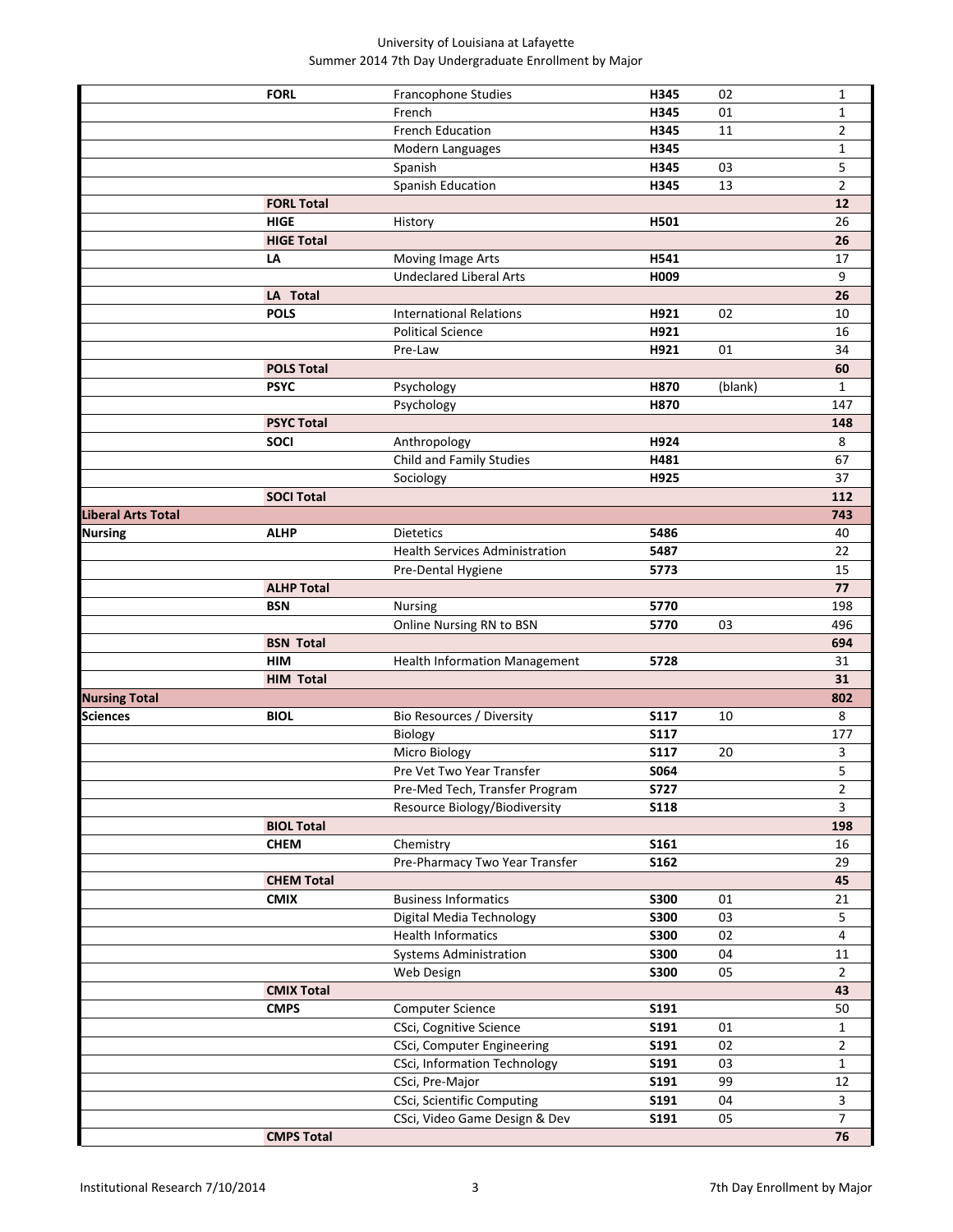|                   |                                  |             |      | 28           |
|-------------------|----------------------------------|-------------|------|--------------|
|                   |                                  |             |      | 28           |
| <b>GEOS</b>       | Digital Geography                | <b>S200</b> | 03   | 3            |
|                   | <b>Environmental Quality</b>     | <b>S200</b> | 02   | 8            |
|                   | <b>Environmental Science</b>     | <b>S200</b> |      | $\mathbf 1$  |
|                   | Soil and Water Conservation      | <b>S200</b> | 01   | 4            |
| <b>GEOS Total</b> |                                  |             |      | 16           |
| <b>MATH</b>       | Mathematics                      | S671        |      | 10           |
| <b>MATH Total</b> |                                  |             |      | 10           |
| <b>PHYS</b>       | Physics                          | <b>S830</b> |      | 10           |
| <b>PHYS Total</b> |                                  |             |      | 10           |
| <b>RRES</b>       | Agribusiness, Concentration      | <b>S128</b> | 01   | 1            |
|                   | Environmental & Sustainable Re   | S034        |      | 2            |
|                   | Plant Science, Concentration     | <b>S128</b> | 03   | 1            |
| <b>RRES Total</b> |                                  |             |      | 4            |
| SI                | <b>Undeclared Science</b>        | S009        |      | 6            |
| SI Total          |                                  |             |      | 6            |
|                   |                                  |             |      | 436          |
| UC                | Doors Program                    | 7008        |      | 2            |
|                   | High School - Dual Enrollment    | 7012        |      | 9            |
|                   | Non-ULL Cross Enrollment         | 7100        |      | $\mathbf{1}$ |
|                   | Post Baccalaureate               | 7001        |      | 32           |
|                   | <b>Professional Studies</b>      | 7801        |      | 18           |
|                   | Special Non Degree Undergrad     | 7000        |      | 1            |
|                   | <b>Summer Visitor</b>            | 7003        |      | 63           |
| <b>UC</b> Total   |                                  |             |      | 126          |
|                   |                                  |             |      | 126          |
|                   |                                  |             |      | 4423         |
|                   | <b>GEOL</b><br><b>GEOL Total</b> | Geology     | S410 |              |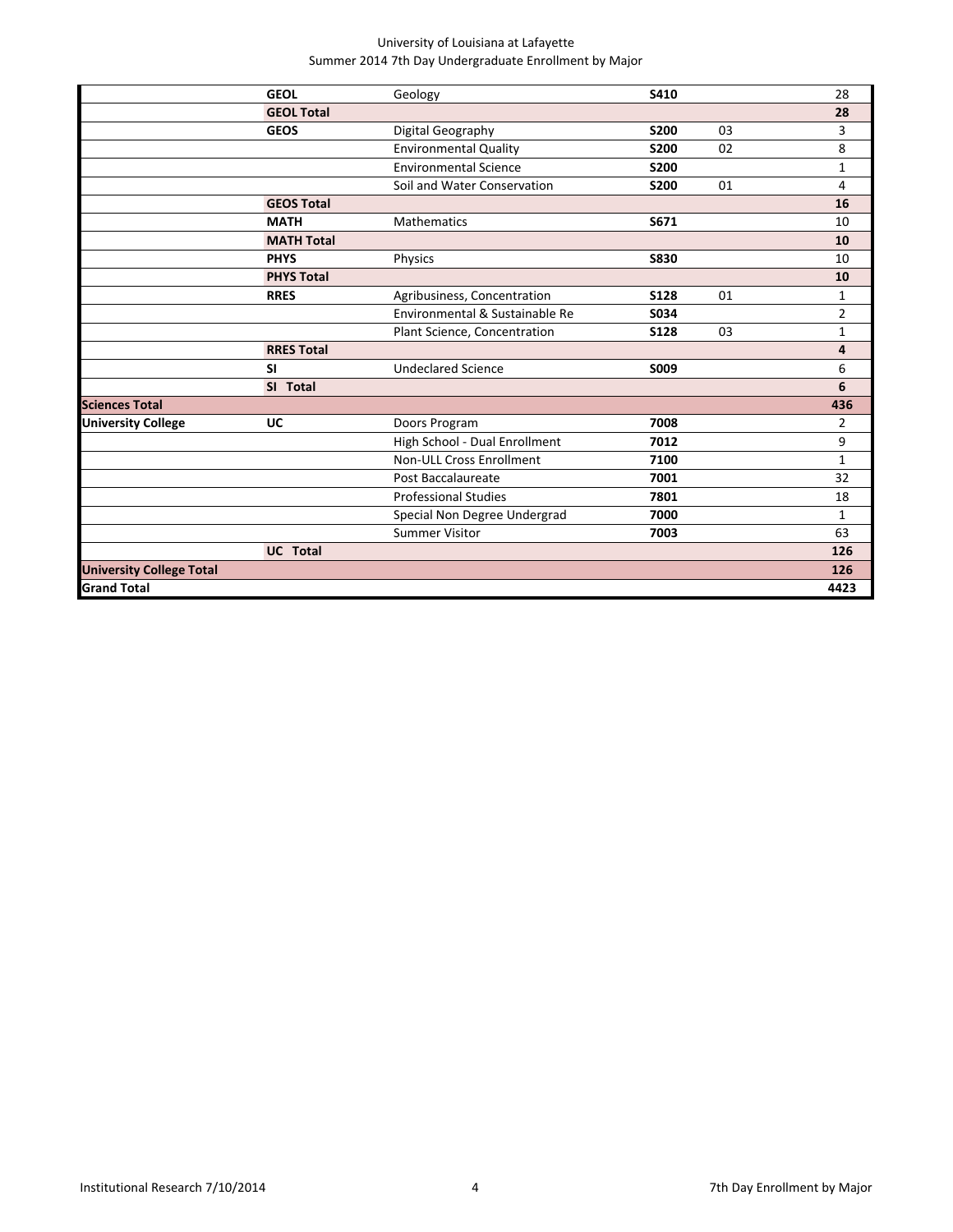| <b>College</b>               | <b>Department</b> | <b>Major Name</b>                 | <b>Major</b> | <b>Submajor</b> | <b>Total</b>            |
|------------------------------|-------------------|-----------------------------------|--------------|-----------------|-------------------------|
| Arts                         | <b>ARCH</b>       | Architecture                      | 8085         |                 | 19                      |
|                              | <b>ARCH Total</b> |                                   |              |                 | 19                      |
| <b>Arts Total</b>            |                   |                                   |              |                 | 19                      |
| <b>Business</b>              | <b>MBA</b>        | <b>Health Care Administration</b> | 8121         |                 | 10                      |
|                              |                   | Masters of Business Admin         | 8120         |                 | 68                      |
|                              | <b>MBA Total</b>  |                                   |              |                 | 78                      |
| <b>Business Total</b>        |                   |                                   |              |                 | 78                      |
| <b>Education</b>             | <b>COUE</b>       | <b>Counselor Education</b>        | 8010         |                 | 61                      |
|                              | <b>COUE Total</b> |                                   |              |                 | 61                      |
|                              | <b>EDCI</b>       | Curriculum and Instruction        | 8377         |                 | 5                       |
|                              |                   | ELEM ED & SPEC ED M/MOD GR 1-5    | 8370         |                 | 9                       |
|                              |                   | <b>Gifted Education</b>           | 8378         |                 | 7                       |
|                              |                   | <b>Instructional Coach</b>        | 837A         |                 | 11                      |
|                              |                   | OL Curriculum and Instruction     | 8377         | <b>OL</b>       | 7                       |
|                              |                   | SCND ED & SPEC ED M/MOD GR6-12    | 8379         |                 | 5                       |
|                              | <b>EDCI Total</b> |                                   |              |                 | 44                      |
|                              | <b>EDFL</b>       | <b>Educational Leadership</b>     | 8387         |                 | 21                      |
|                              |                   | Educational Leadership Ed.D.      | 8389         |                 | 55                      |
|                              | <b>EDFL Total</b> | Higher Education Admin EdD        | 8390         |                 | 14<br>90                |
|                              | <b>KNES</b>       |                                   | 8360         |                 | 15                      |
|                              | <b>KNES Total</b> | Kinesiology Master's Degree       |              |                 | 15                      |
| <b>Education Total</b>       |                   |                                   |              |                 | 210                     |
| <b>Engineering</b>           | <b>CHEE</b>       | <b>Chemical Engineering MSE</b>   | 8173         |                 | 3                       |
|                              | <b>CHEE Total</b> |                                   |              |                 | 3                       |
|                              | <b>CIVE</b>       | Civil Engineering MSE             | 8183         |                 | $\overline{2}$          |
|                              | <b>CIVE Total</b> |                                   |              |                 | $\overline{2}$          |
|                              | <b>EECE</b>       | <b>Computer Engineering</b>       | 8283         |                 | 1                       |
|                              |                   |                                   | 8289         |                 | 4                       |
|                              |                   | <b>Electrical MSE</b>             | 8285         |                 | 2                       |
|                              | <b>EECE Total</b> |                                   |              |                 | $\overline{\mathbf{z}}$ |
|                              | <b>ENGR</b>       | Ph.D. Systems Engineering CHEM    | 8174         |                 | 3                       |
|                              |                   | Ph.D. Systems Engineering CIVE    | 8184         |                 | $\overline{2}$          |
|                              |                   | Ph.D. Systems Engineering ELEE    | 8286         |                 | $\mathbf{1}$            |
|                              |                   | Ph.D. Systems Engineering MCHE    | 8684         |                 | 1                       |
|                              |                   | Ph.D. Systems Engineering PETE    | 8794         |                 | 3                       |
|                              | <b>ENGR Total</b> |                                   |              |                 | ${\bf 10}$              |
|                              | <b>MCHE</b>       | <b>Mechanical Engineering MSE</b> | 8683         |                 | 2                       |
|                              | <b>MCHE Total</b> |                                   |              |                 | $\overline{2}$          |
|                              | <b>PETE</b>       | Petroleum Engineering MSE         | 8793         |                 | 5                       |
|                              | <b>PETE Total</b> |                                   |              |                 | 5                       |
| <b>Engineering Total</b>     |                   |                                   |              |                 | 29                      |
| <b>Graduate School</b>       | <b>GR</b>         | Entree Program                    | 8001         |                 | $\overline{7}$          |
|                              |                   | Masters Plus 30                   | 8008         |                 | 23                      |
|                              | <b>GR</b> Total   |                                   |              |                 | 30                      |
| <b>Graduate School Total</b> |                   |                                   |              |                 | 30                      |
| <b>Liberal Arts</b>          | <b>CJUS</b>       | <b>Masters Criminal Justice</b>   | 8929         |                 | $\mathbf{1}$            |
|                              | <b>CJUS Total</b> |                                   |              |                 | $\mathbf{1}$            |
|                              | <b>CMCN</b>       | Communication                     | 8961         |                 | 3                       |
|                              | <b>CMCN Total</b> |                                   |              |                 | $\overline{\mathbf{3}}$ |
|                              | <b>CODI</b>       | Appl Language & Speech Science    | 8969         |                 | 17                      |
|                              |                   | Speech Pathology/Audiology        | 8963         |                 | 66                      |
|                              | <b>CODI Total</b> |                                   |              |                 | 83                      |
|                              | <b>ENGL</b>       | English                           | 8301         |                 | 6                       |
|                              |                   |                                   | 8306         |                 | 18                      |
|                              | <b>ENGL Total</b> |                                   |              |                 | 24                      |